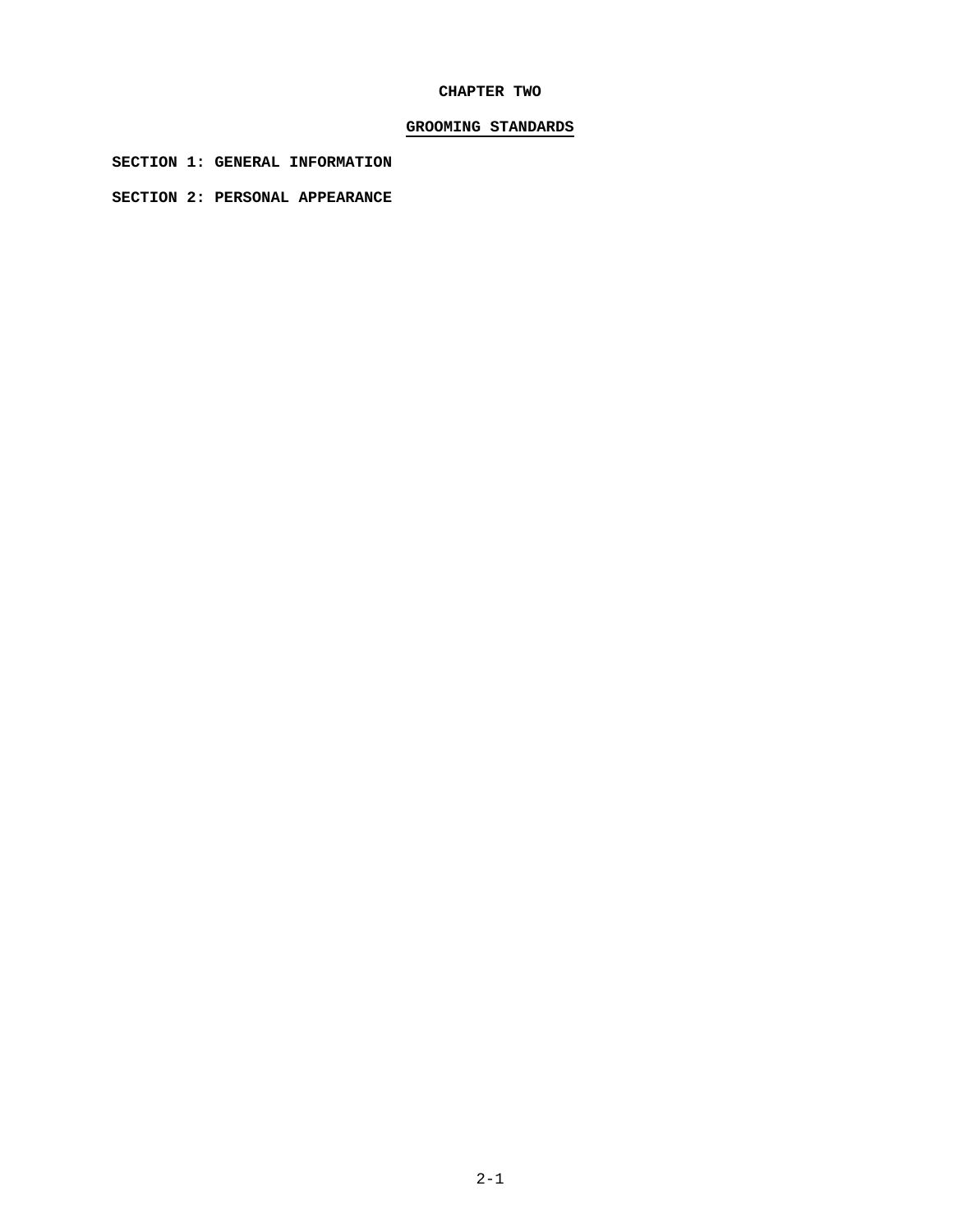THIS PAGE INTENTIONALLY LEFT BLANK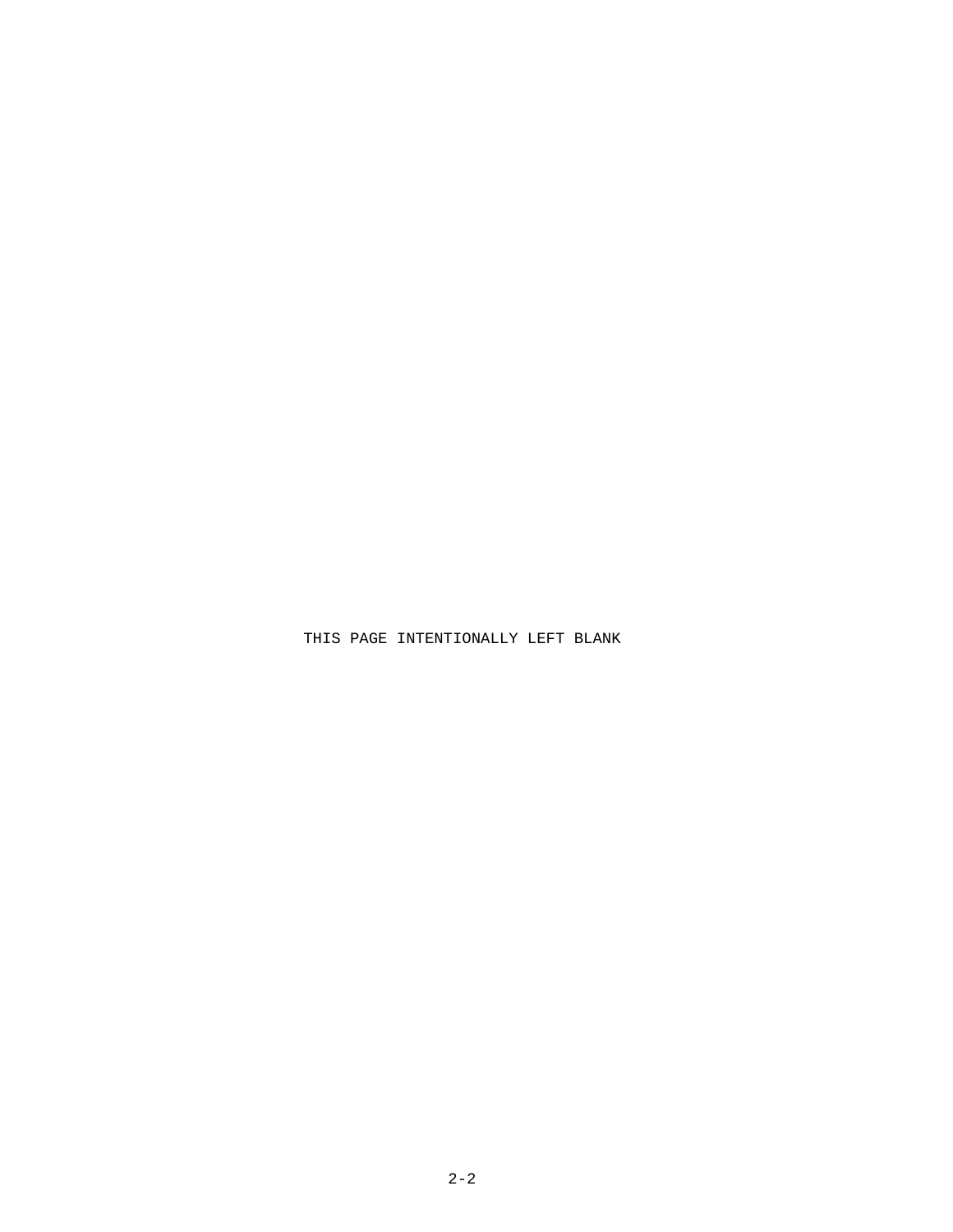#### **CHAPTER TWO**

#### **GROOMING STANDARDS**

### **SECTION 1: GENERAL INFORMATION**

#### 2100 **GENERAL INFORMATION**

| 2101 | GENERAL. The primary consideration is to have a neatly groomed appearance  |
|------|----------------------------------------------------------------------------|
|      | while wearing the NSCC uniform. Grooming standards are based on several    |
|      | elements including neatness, cleanliness, safety, military image and       |
|      | appearance. The standards established herein are not intended to be overly |
|      | restrictive, or to isolate NSCC personnel from society. The limits set     |
|      | forth are reasonable and ensure that personal appearance contributes to a  |
|      | favorable military image. NSCC male and female grooming policies recognize |
|      | the difference between the sexes, and establish appropriate grooming and   |
|      | personal appearance standards for male and female officers and cadets.     |

#### 2102 **SMARTNESS**

- 1. **Image**. NSCC personnel must set and maintain the highest possible standards of smartness in uniform appearance. The military image reflected by attention to detail in wearing of the uniform is a key element in the positive public image of the NSCC.
- 2. **Cleanliness**. Uniforms shall be kept scrupulously clean and pressed, with lace, devices and insignia bright and free from tarnish and corrosion.

## 3. **Articles**

- a. No article shall protrude from or be visible on the uniform, including such items as: pencils, pens, watch chains, key chain fobs, pins, jewelry, combs, large wallets, personal music devices, headphones, cigars, cigarettes, pipes, or similar items (Jewelry, tie clasps, cuff links, shirt studs and earrings shall be worn as prescribed elsewhere in these regulations). Communication devices issued for official business may be worn on the uniform in the manner prescribed below:
	- 1) Working and service uniforms: one wireless communications device (e.g., cell phone, personal digital assistant (PDA), pagers, etc.) may be worn on the belt, on either side of the body, aft of the elbow. Devices will not be visible from the front and worn in such a manner as to impede the normal wear and appearance of the uniform (e.g., sagging, bunching, etc.).
	- 2) Service dress and above uniforms: wireless communication devices are not to be worn in such a manner as to be visible (i.e., front, side or rear, bulging, or protruding) when wearing dress uniforms.
	- 3) Use of these devices will not interfere with the proper rendering of military courtesies and honors.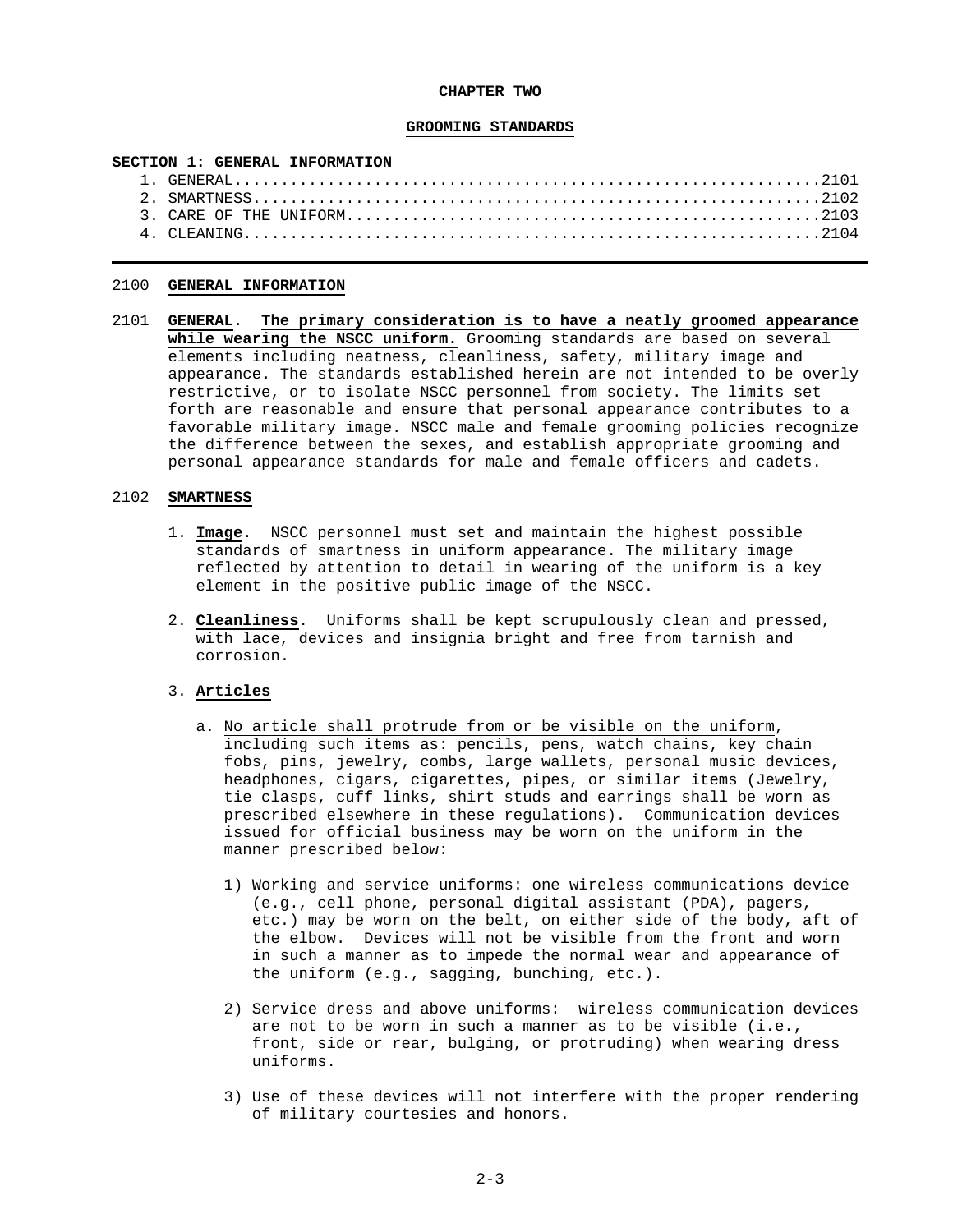- 4) Whenever there is a concern for operations security at drill locations or training sites, the authorized wearing of these devices will be at the host commanding officer's discretion.
- b. Civilian bags such as computer bags, briefcases, gym bags, backpacks, garment bags, etc., (not including women's handbags/purses) may be worn with the working and service uniforms as prescribed in the manner below:
	- 1) May be worn across the left shoulder of service uniforms. When wearing a bag, the strap must be worn across the left shoulder (fore and aft) with the bag hanging to the left of the body. The strap on the bag must not be worn on the opposite sides of the body (diagonally). Backpacks may also be worn over both shoulders when wearing the working uniforms such as Utilities, Navy Working Uniform and Camouflage Utility Uniform.
	- 2) All bags worn with the uniform must conceal its contents and be either solid black or navy blue in color. There shall be no personal ornamentation attached on or to the bag.
	- 3) While in dress uniform, civilian bags will be hand carried only.

#### 4. **Glasses**

- a. **Prescription Glasses**. No eccentric or faddish glasses are permitted.
- b. **Sunglasses**. Conservative sunglasses are permitted, except in military formations.
- c. **Retainer Straps**. Retainer straps are authorized. If required, they shall be plain, black and worn snugly against the back of the head.
- d. **Contact Lenses**. Tinted contact lenses must be a natural color (blue, green, brown, etc.).
- 5. **Undergarments**. Appropriate undergarments shall be worn to preserve the dignity and appearance of the uniform. Male and female personnel shall wear white undergarments when wearing any of the white uniforms.
- 6. **Shoe Shine**. Dirt and other debris can easily embed into leather. Therefore, your shoes or boots need to be cleaned before polishing. Use a damp cloth to remove excess dirt and debris. To polish your shoes effectively, always remove the shoelaces from your shoe before you start polishing your shoes. This is the best way to get to clean the tongue of the shoe and avoid staining the laces. Shoe polish or creams should be applied evenly with a brush or soft cloth. Once the polish has properly dried, simply buff to a brilliant shine using a natural bristle brush. Note: it is important to use a separate brush and cloth for applying and buffing different colored shoes. Patent leather shoes should be cleaned with a damp cloth and buffed with a dry cloth.
- 7. **Tailoring of Uniforms**. Uniforms may be tailored to provide a wellfitting, professional military bearing. They shall not be altered to the extent of detracting from a military appearance, nor shall they be tailored to the point of presenting a tight form fit. This is especially important when fitting smaller cadet uniforms.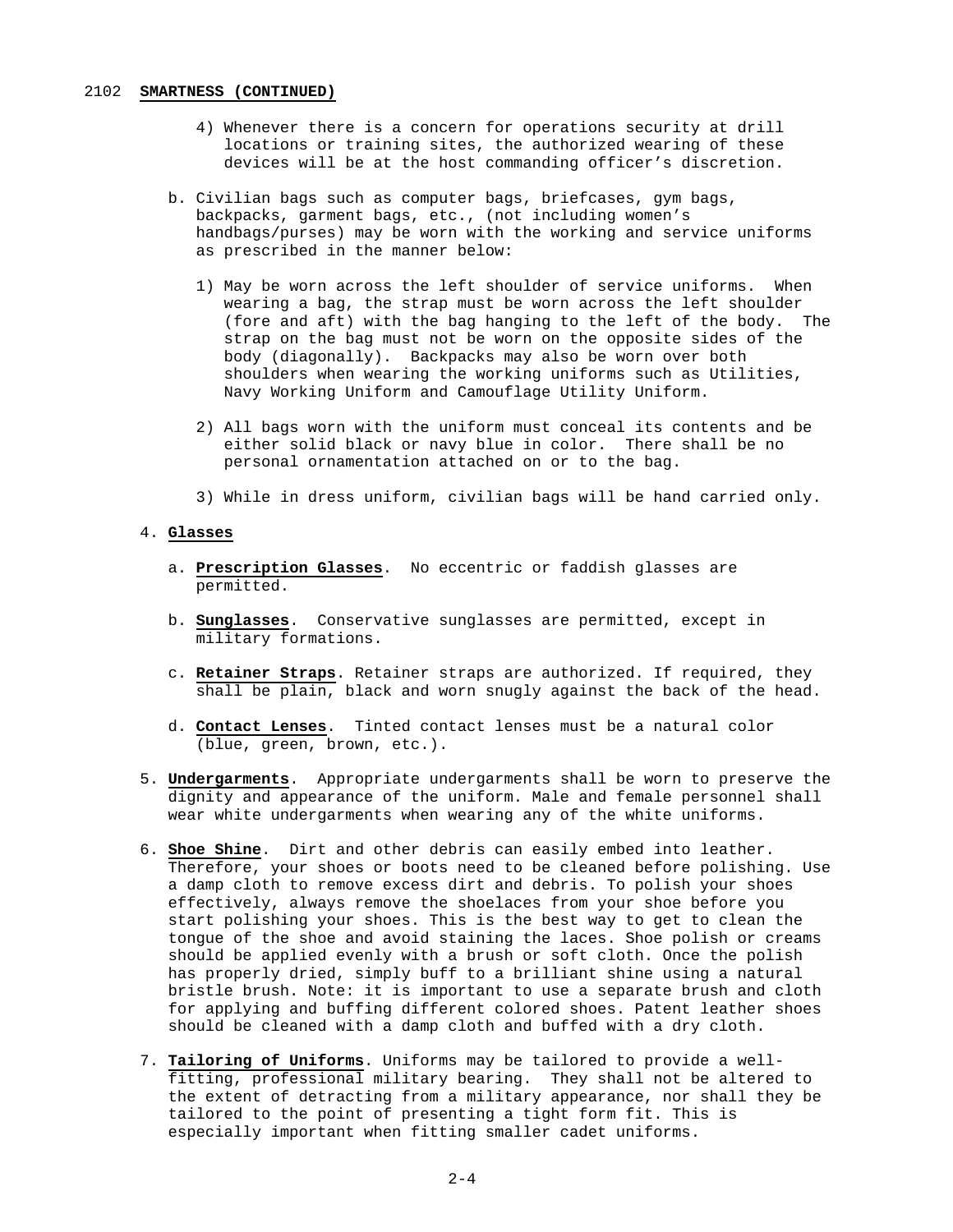### 8. **Military Creases**



BACK

Military creases are formed by pressing two vertical creases in the front of the shirt, from the shoulder seam through the center of each pocket to the bottom of the shirt, and three evenly spaced vertical creases in the back of the shirt, from the yoke seam to the bottom of the shirt. For shirts which do not have a yoke seam across the back as a reference point for placing three evenly spaced creases, start the outboard creases at the shoulder seam and the center crease at the seam where the collar is attached to the shirt, ending all at the bottom of the shirt.

## **FIGURE 2-1-1 MILITARY CREASES**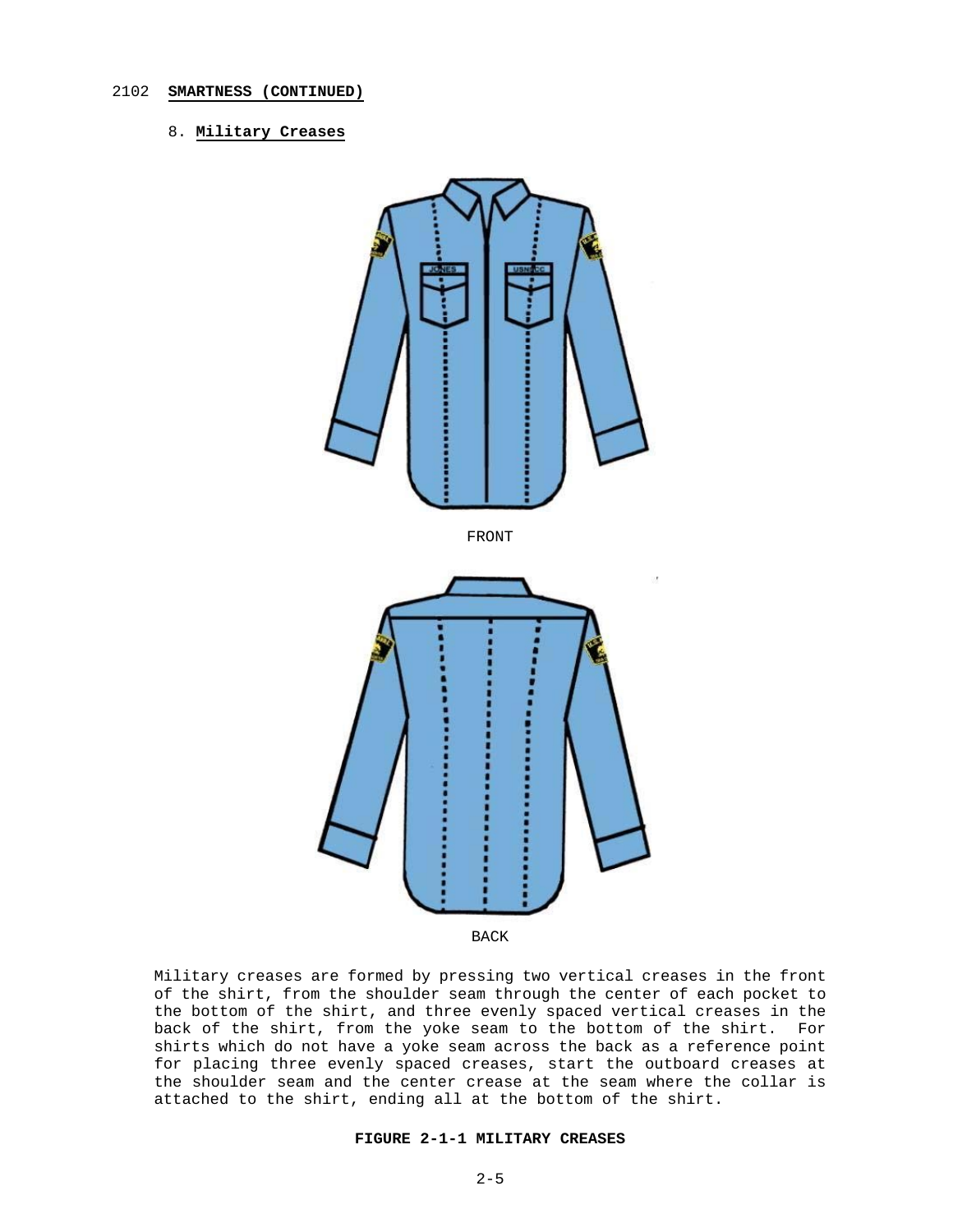9. **Neckerchief**. The black silk neckerchief is worn by NSCC male and female cadets with all jumper-style tops. Wear the rolled neckerchief with a large square knot, tied at the bottom of the V-neck opening of jumper, with ends of the neckerchief even. The upper edge of the knot should be even with point where the collar opens.



**FIGURE 2-1-2 TYING OF THE NECKERCHIEF**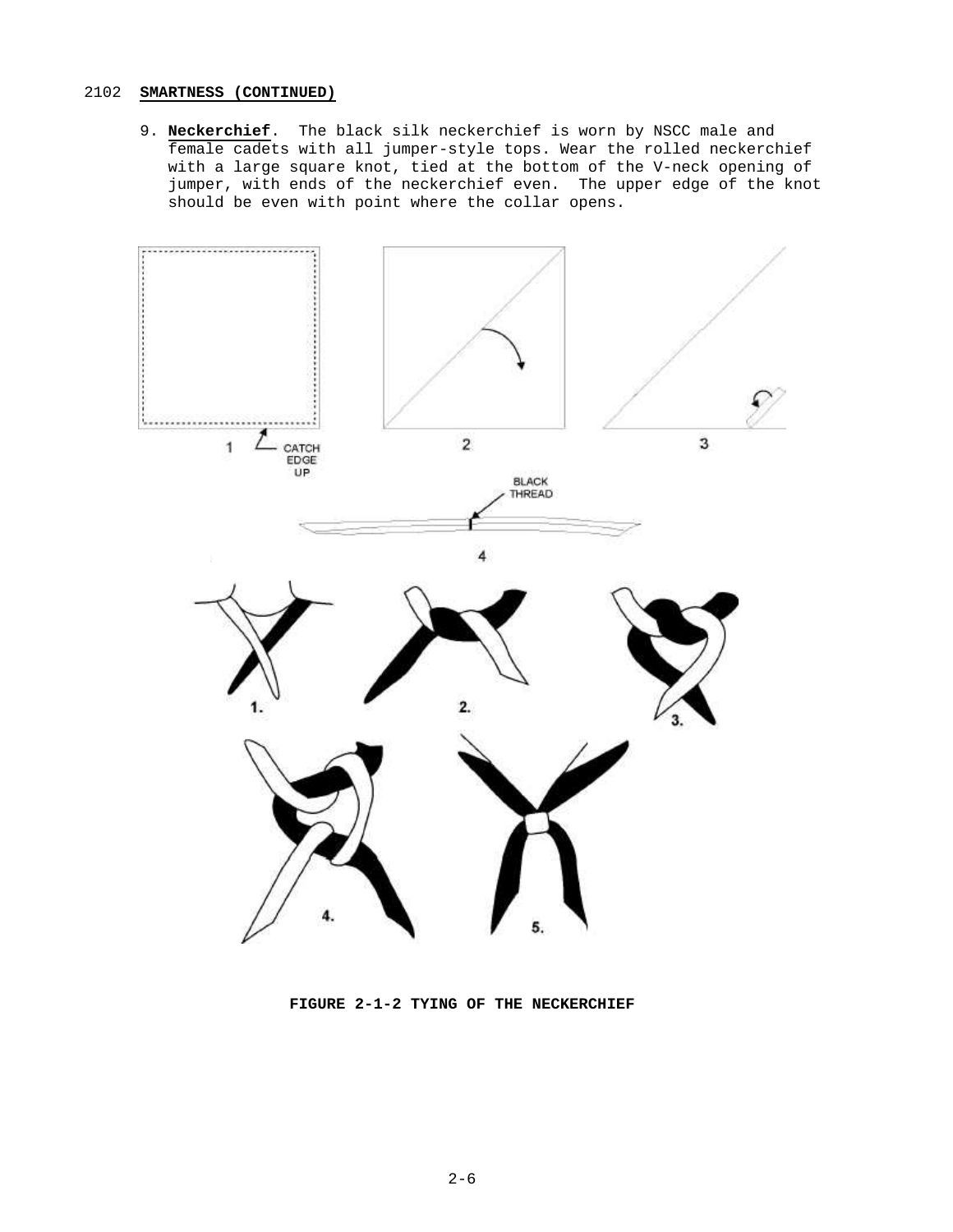10. **Necktie**. The necktie is worn by NSCC and NLCC male personnel with the winter blue uniform, by NSCC male chief petty officers, midshipmen and officer with the dress blue uniform, and by members in the alternate dress uniform. The necktie can be tied either in the Four-in-Hand, Half Windsor, or Full Windsor knot.



**FOUR IN HAND** 



**HALF WINDSOR** 



**FULL WINDSOR** 

### **FIGURE 2-1-3 TYING THE NECKTIE**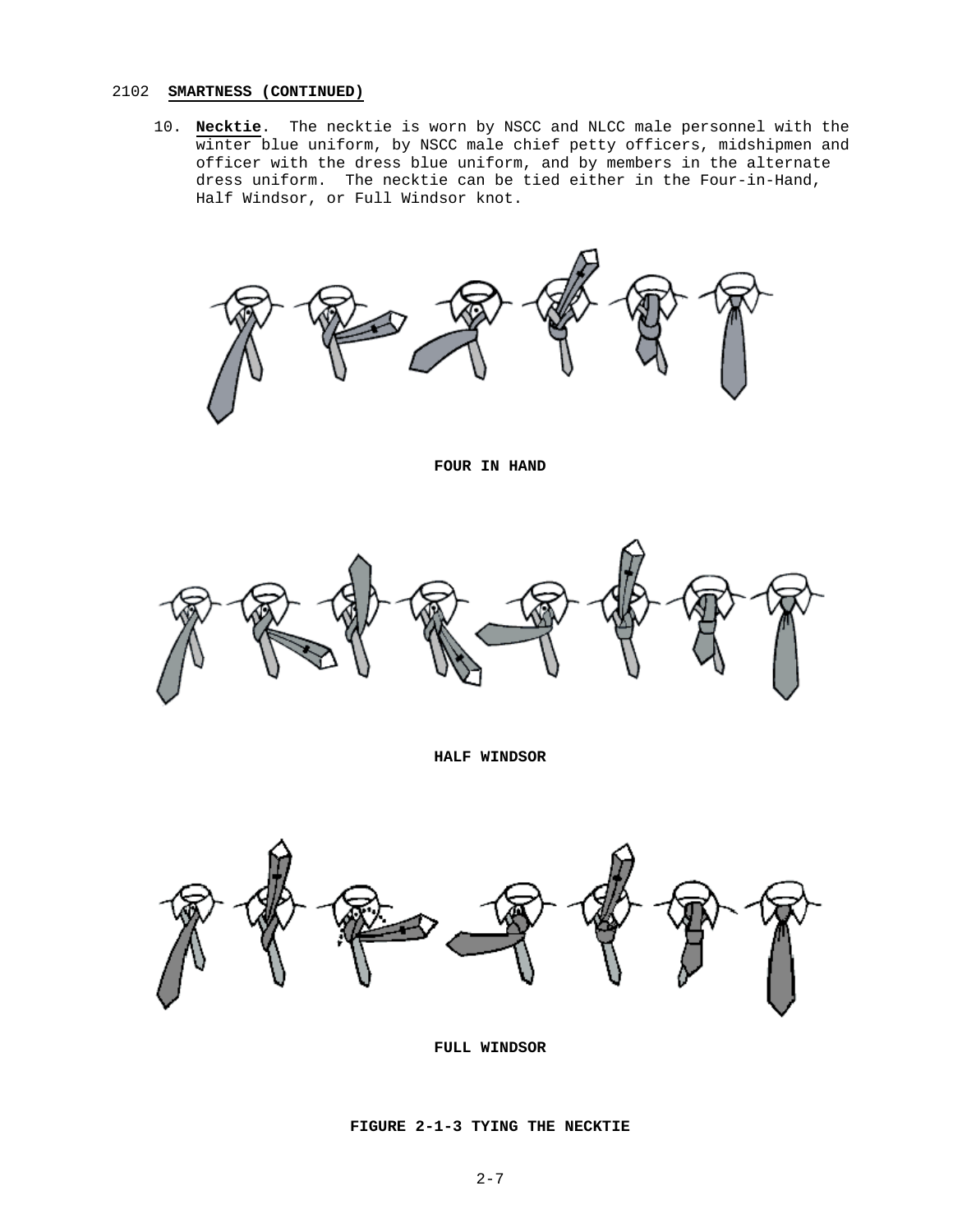- 11. **Sleeve Rolling**. Sleeves may be rolled, during times of warm weather on the Camouflage Utility and Navy Working Uniforms.
	- a. **Camouflage Utility Uniforms**. Sleeves may be rolled up at the option of local commanders. When authorized, sleeves will be rolled with the inside out, forming a roll approximately 3 inches wide, and terminating at a point approximately 2 inches above the elbow.
		- 1) Lay the uniform on a flat surface, face up and sleeves extended out. Button the button at the end of the sleeve to the largest setting.
		- 2) Roll the sleeve inside-out in three inch rolls upwards for five to seven rolls, depending on arm length and roll is approximately 2 inches above elbow.
	- b. **Navy Working Uniform**. Sleeves may be rolled up at the option of local commanders. When authorized, sleeves will be rolled with the inside out, with the cuff folder over, forming a roll approximately 3 inches wide, and terminating at a point approximately 2 inches above the elbow.
		- 1) Lay the uniform on a flat surface, face up and sleeves extended out, with the button at the end of the sleeve unbuttoned.
		- 2) Flip the sleeves inside-out by folding the cuffs of the sleeve up towards the armpit area. Pull it up until it almost touches the inside seam of the armpit region.
		- 3) Roll the bottoms of the inside-out sleeves in three inch rolls upwards until you reach the cuffs.
		- 4) Fold the end of the cuff down over the rolled portion of the sleeve.
		- 5) Secure the button and flap. Repeat on opposite sleeve.



**CAMOUFLAGE UTILITY UNIFORM NAVY WORKING UNIFORM** 

i<br>S

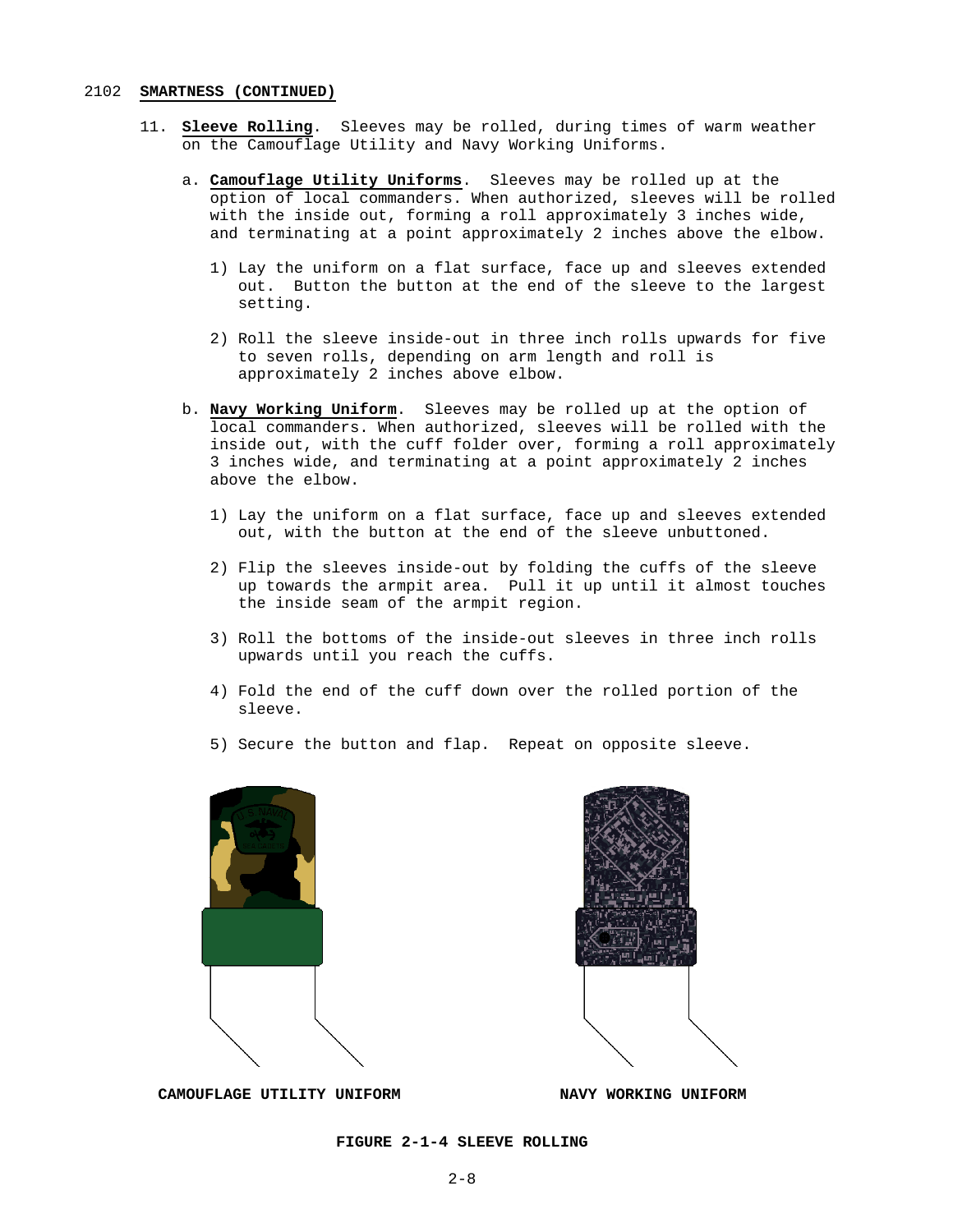### 2103 **CARE OF THE UNIFORM**

1. **General**. Long service life of the various uniform articles can be attained only by proper care and maintenance. Even new, properly fitted uniforms will not continue to look their best or keep their shape unless you care for them properly. Uniforms should be stored on hangers. If uniforms are to be stored for a long time, they should be cleaned thoroughly, then packed away in an airtight plastic bag with a packet of desiccant (drying agent which is obtainable in many of the large chain department stores).

## 2104 **CLEANING**

- 1. **Buttons**. Buttons may turn green when the pewter plating wears off and the copper base becomes covered with green copper verdigris due to exposure to moist air. You can remove verdigris by rubbing gently with acetic acid or any substance containing this acid such as vinegar or Worcestershire sauce, followed by a thorough washing in clean water.
- 2. **Embroidered Insignia**. Embroidered insignia may be kept bright by occasional scrubbing with a nail brush and a diluted ammonia solution. Do this as soon as there are signs of tarnish or corrosion. If corrosion has been allowed to continue after it has gained a foothold, the device may need to be replaced.
- 3. **Gold Lace**. Gold bullion lace will tarnish rapidly and may deteriorate when in contact with or hung near any substance containing sulphur, such as rubber or ordinary manila or kraft wrapping paper. Gold bullion lace should be cleaned by an experienced tailor although liquid non-toxic preparations and certain liquid cleaners available commercially may be used if applied according to manufacturer's instruction.
- 4. **White Piping**. White piping on dress uniforms will soil easily after repeated wear. Dry-clean clothing item or clean with a stiff brush and light non-bleach based cleaner.
- 5. **Metal Insignia**. Clean the gold filled and sterling silver rhodium finished parts of metal insignia by washing with soap and water. **Insignia will not be polished as to deface, remove, or alter their general appearance.**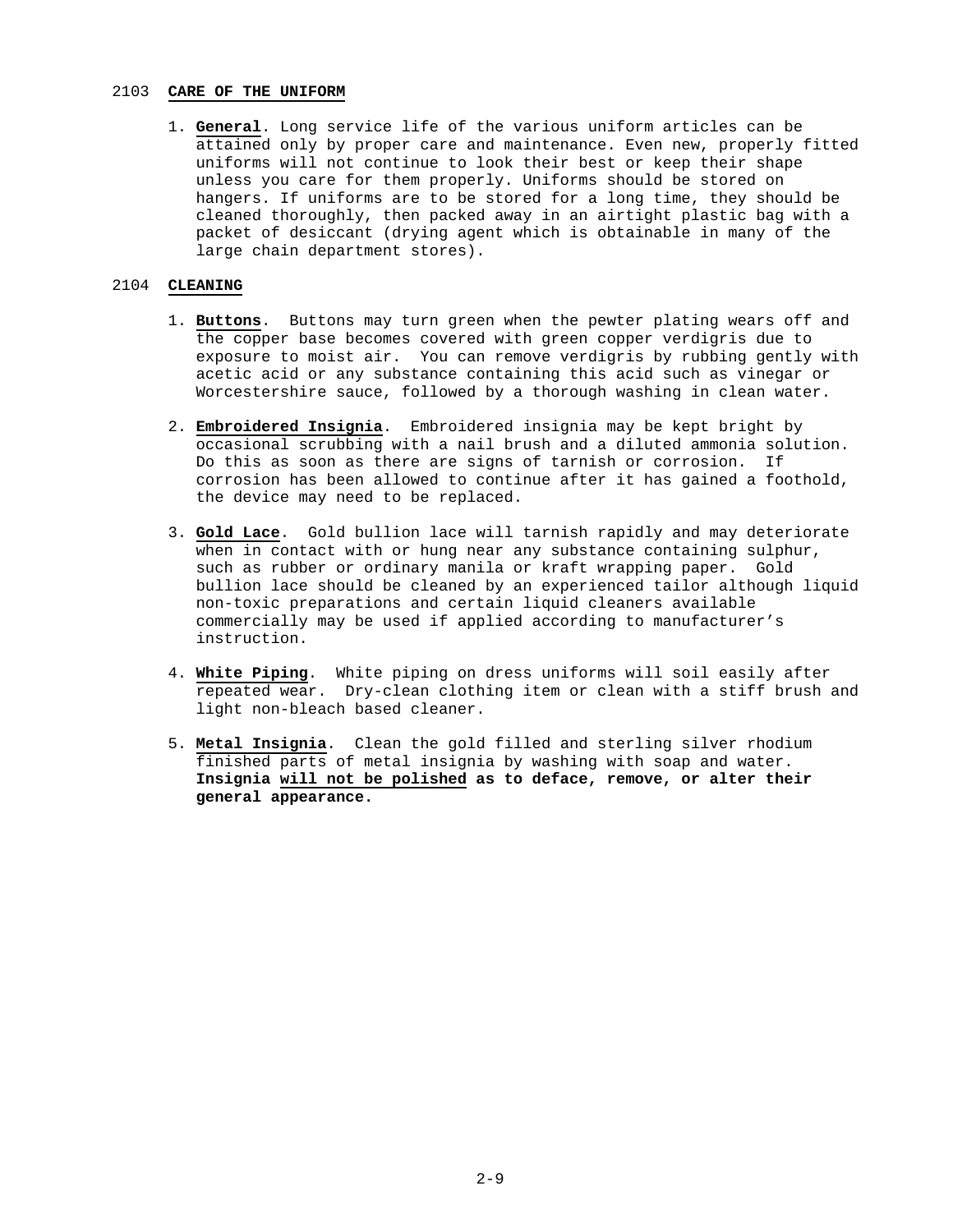THIS PAGE INTENTIONALLY LEFT BLANK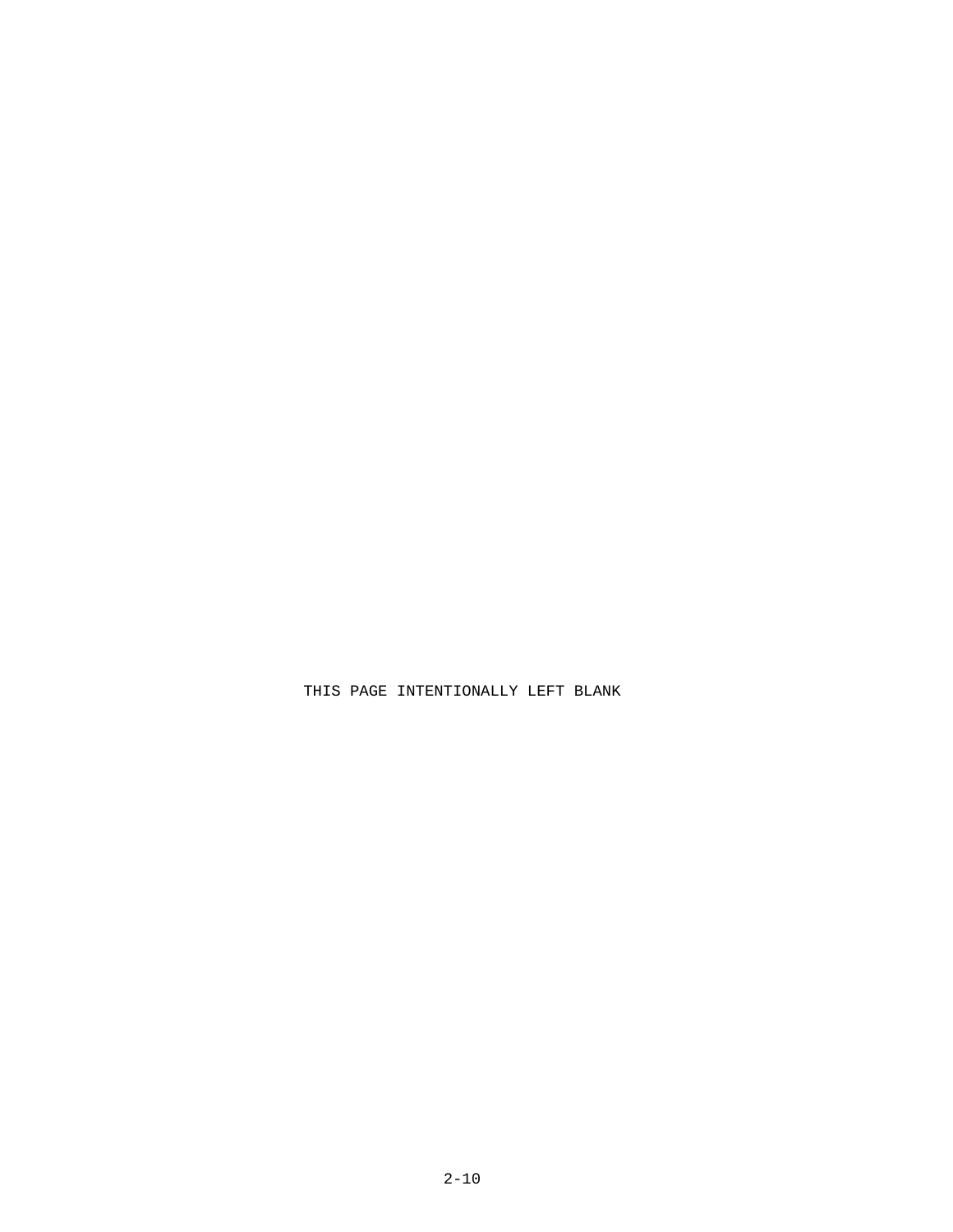#### **CHAPTER TWO**

### **GROOMING STANDARDS**

#### **SECTION 2: PERSONAL APPEARANCE**

#### 2200 **PERSONAL APPEARANCE**

2201 **GENERAL**. Hair, grooming, and personal appearance while in the military (Navy-style) or Alternate Uniform shall present a neat and professional appearance. Because it is impossible to provide examples of every appropriate or unacceptable hairstyle or of "conservative" or "eccentric" grooming and personal appearance, the good judgment of leaders at all levels is the key to enforcement of NSCC grooming policy. The provisions of this section apply to all enrolled NSCC personnel (adults and cadets).

#### 2202 **HAIR**

## 1. **Males**

- a. **General.** Hair will be neat, clean and present a well-groomed appearance. Hair above the ears and around the neck shall be tapered from the lower natural hairline upwards at least 3/4 inch and outward no greater than 3/4 inch to blend with the hairstyle. Hair on the back of the neck may not touch the collar. The "blocked neckline" is permitted as long as a tapered appearance is maintained. Hair shall be no longer than 4 inches and groomed so that it does not touch the ears or collar, extend below the eyebrows when headgear is removed, show below the front edge of the headgear, nor interfere with the proper wearing of military headgear. Bulk of the hair shall not exceed 2 inches. Bulk is defined as the distance that the mass of hair protrudes from the scalp when groomed (as opposed to the length of the hair). Hair coloring must look natural and complement the individual. Faddish styles and outrageous multicolored hair are not authorized. The primary consideration remains a neatly groomed appearance for the hairstyle and the type of hair that the individual has, with 4 inches length and 2-inch bulk the maximum under any circumstances.
- b. **Bulk.** Military headgear shall fit properly and in no case shall the bulk or length of hair interfere with the proper wearing of any military headgear.
- c. **Taper.** The unique quality and texture of curled, kinked, waved and straight hair is recognized, and in some cases the 3/4-inch taper at the back of the neck may be difficult to attain. In those cases, hair must present a graduated appearance and may combine the taper with a line at the back of the neck.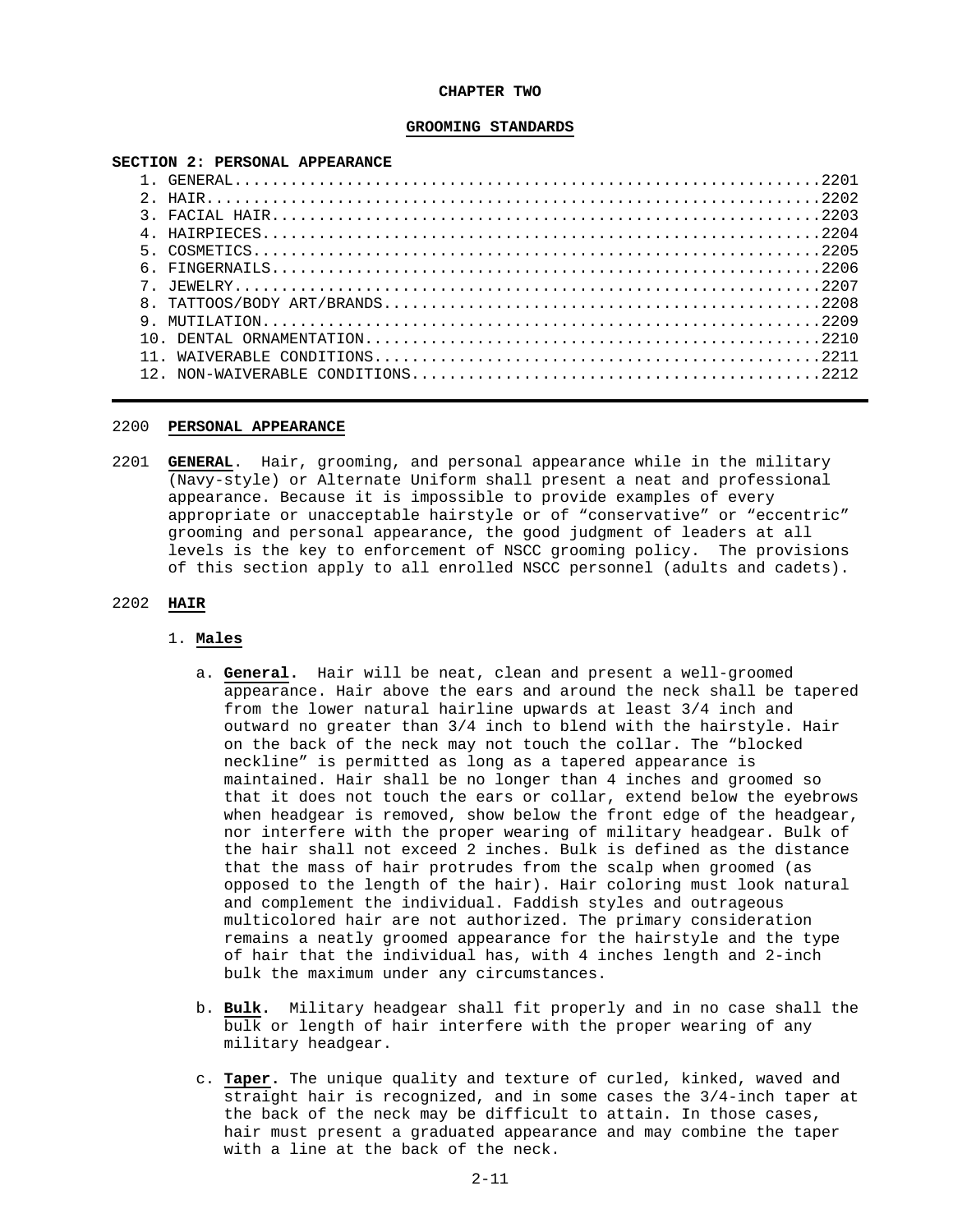- d. **Part**. One (cut, clipped or shaved) natural, narrow, fore-and-aft part is authorized.
- e. **Styles.** Varying hair styles, including afro, are permitted provided these styles meet the criteria of maximum length and bulk, tapered neck and sides, and do not interfere with the proper wearing of military headgear. Plaited or braided hair shall not be worn while in uniform. Faddish and outrageous multi-color hair is not authorized. Exaggerated styles, including those with excessive fullness or extreme height, are not authorized.
- f. **Sideburns.** Sideburns (if worn) shall be neatly trimmed and tapered in the same manner as the haircut. Sideburns shall not extend below a point level with the middle of the ear, shall be even width (not flared) and shall end with a clean-shaven horizontal line. "Muttonchops," "ship's captain" or similar grooming modes are considered to be merely elongated sideburns and thus are not authorized.



------ INDICATES SCALP LINE. Sideburns shall not extend below a point level with the middle of the ear, as indicated by line "A". When a mustache is worn it shall not:

-- Go below a horizontal line extending across the corner of the mouth as indicated by line "B".

-- Extend more than 1/4 inch beyond a vertical line drawn upward from the corners of the mouth as indicated by line "C".

-- Protrude below the lip line of the upper lip as indicated by line "D".

### **FIGURE 2-2-1 MALE GROOMING STANDARDS**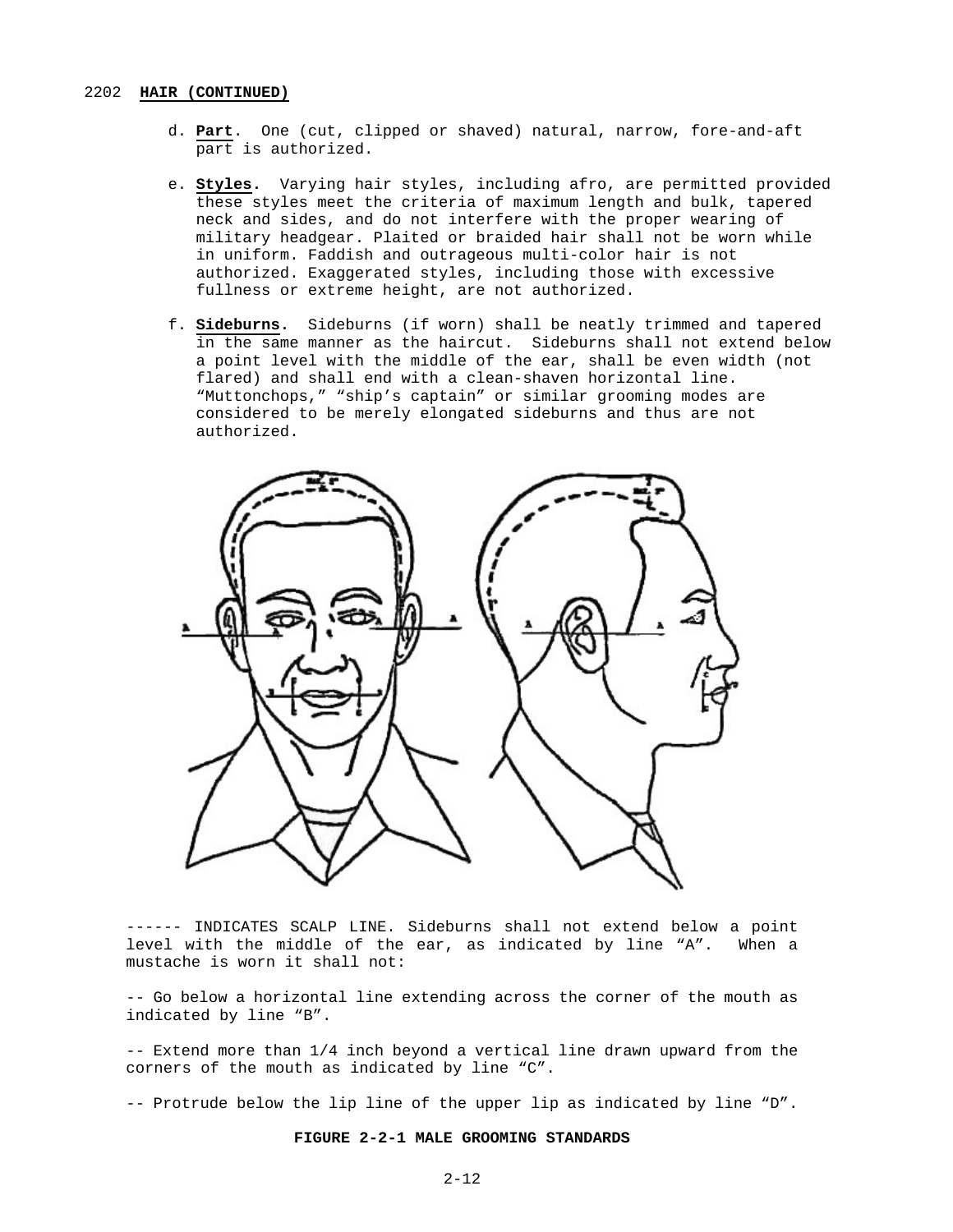## 2. **Females**

## a. **Acceptable Hairstyle Criteria**

- 1) Hairstyles and haircuts shall present a professional and balanced appearance. Appropriateness of a hairstyle shall be evaluated by its appearance when headgear is worn. All headgear shall fit snugly and comfortably around the largest part of the head without distortion or excessive gaps. Hairstyles will not interfere with the proper wearing of headgear, protective masks or equipment. When headgear is worn, hair shall not show from under the front of the headgear, with the exception of the Beret. Hair (including bun) is not to protrude from the opening in the back of the ball cap.
- 2) Lopsided and extremely asymmetrical hairstyles are not authorized. Angled hairstyles will have no more than a 1-1/2 inch difference between the front and the back length of hair. Layered hairstyles are authorized provided layers present a smooth and graduated appearance.
- 3) Hair length, when in uniform, may touch, but not fall below a horizontal line level with the lower edge of the back of the  $collar.$  With jumper uniforms, hair may extend a maximum of  $1-1/2$ inches below the top of the jumper collar. Long hair, including braids, shall be neatly fastened, pinned, or secured to the head. When bangs are worn they shall not extend below the eyebrows. Hair length shall be sufficient to prevent the scalp from being readily visible (with the exception of documented medical conditions).
- 4) Hair bulk (minus the bun) as measured from the scalp will not exceed 2 inches. The bulk of the bun shall not exceed 3 inches when measured from the scalp and the diameter of the bun will not exceed 4 inches. Loose ends must be tucked in and secured.
- 5) Hair, wigs, and/or hair extensions must be of a natural hair color (i.e. blonde, brunette, brown, red, gray, or black). Hair extensions/pieces must match the current color of the hair. Wigs, hairpieces and extensions shall be of such quality and fit so as to present a natural appearance and conform to the grooming guidelines listed herein. Tints and highlights shall result in natural hair colors and be similar to the current base color of the hair.
- b. **Hairstyles**. Hairstyles shall not detract from a professional appearance in uniform. Styles with shaved portions of the scalp (other than the neckline), those with designs cut, braided, or parted into the hair, as well as dyed using unnatural colors are not authorized. The unique quality and texture of curled, waved and straight hair are recognized. All hairstyles must minimize scalp exposure. While this list shall not be considered all inclusive, the following hairstyles are authorized.
	- 1) Three strand braids and two strand braids (also referred to as twists) are authorized. Braided hairstyles shall be conservative and conform to the guidelines listed herein.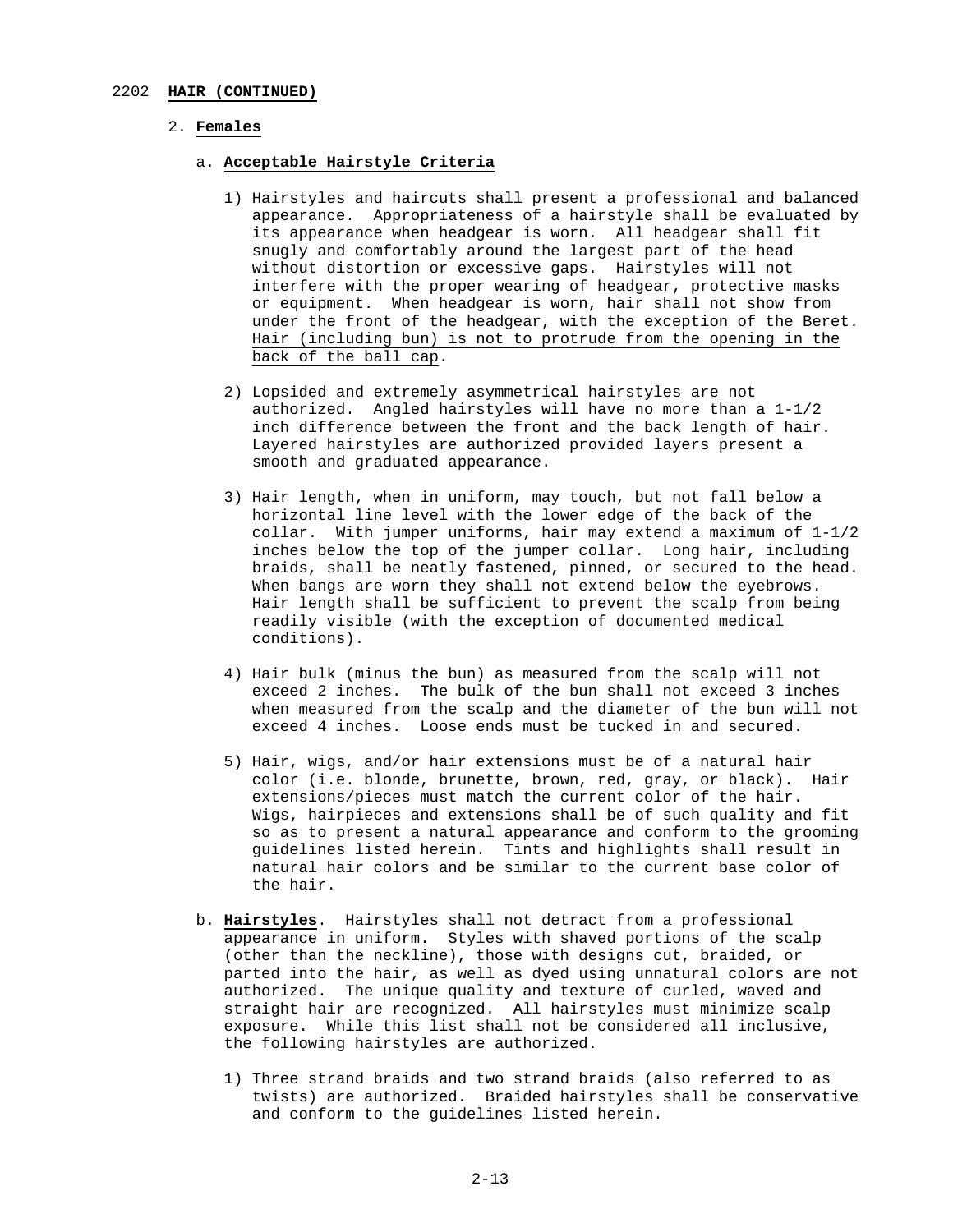- 2) Multiple braids. Multiple braids consist of more than 2 braids and encompass the whole head. When a hairstyle of multiple braids is worn, each braid shall be of uniform dimension, small in diameter (no more than 1/4 inch), and tightly interwoven to present a neat, professional, well groomed appearance. Foreign material (e.g., beads, decorative items) shall not be braided into the hair. Multiple braids may be worn loose, or may be pulled straight back into a bun, within the guidelines herein.
- 3) Two individual braids. One braid worn on each side of the head, uniform in dimension and no more than one inch in diameter. Each braid extends from the front to the back of the head near the lower portion of the hair line (i.e., braids are closer to the top of the ear than the top of the head to prevent interference with wearing of headgear). A single French braid may be worn starting near the top of the head and be braided to the end of the hair. The end of the braid must be secured to the head and braid placement shall be down the middle of the back of the head.
- 4) Corn rows. Must be in symmetrical fore and aft rows, and must be close to the head, leaving no hair unbraided.\* They must be no larger than 1/4 inch in diameter and show no more than approximately 1/8 inch of scalp between rows. Corn row ends shall not protrude from the head. Rows must end at the nape of the neck and shall be secured with rubber bands that match the color of the hair. Corn rows may end in a bun conforming to the guidelines listed herein, if hair length permits.
- 5) Rolls. Two individual rolls, one on each side of the head, must be near the lower portion of the hair line (i.e., rolls are closer to the top of the ear than the top of the head and will not interfere with wearing of headgear). Rolls must be of uniform dimension and no more than one inch in diameter.
- c. **Hair Accessories**. When hair accessories are worn, they must be consistent with the hair color. A maximum of two small barrettes, similar to hair color, may be used to secure the hair to the head. Bun accessories (used to form the bun), are authorized if completely concealed. Additional hairpins, bobby pins, small rubber bands, or small thin fabric elastic bands may be used to hold hair in place, if necessary. The intent is for pinned-up hair to be styled in a manner that prevents loose ends from extending upward or outward from the head. For example, when using barrettes or hairpins, hair will not extend loosely from the head; when hair is in a bun, all loose ends must be tucked in and secured. Hair accessories shall not present a safety or foreign object damage hazard. Hair nets shall not be worn unless authorized for a specific type of duty. Headbands, scrunchies, combs, claws and butterfly clips, are examples of accessories that are not authorized; this list is not to be considered all inclusive.
- d. **Unauthorized Hairstyles**. While this list shall not be considered all inclusive, the following hairstyles are not authorized: ponytails; pigtails; braids that are widely spaced and/or protrude from the head; and locks. Locks, also called dreads, are fused or coiled strands of hair such that they cannot easily be combed out.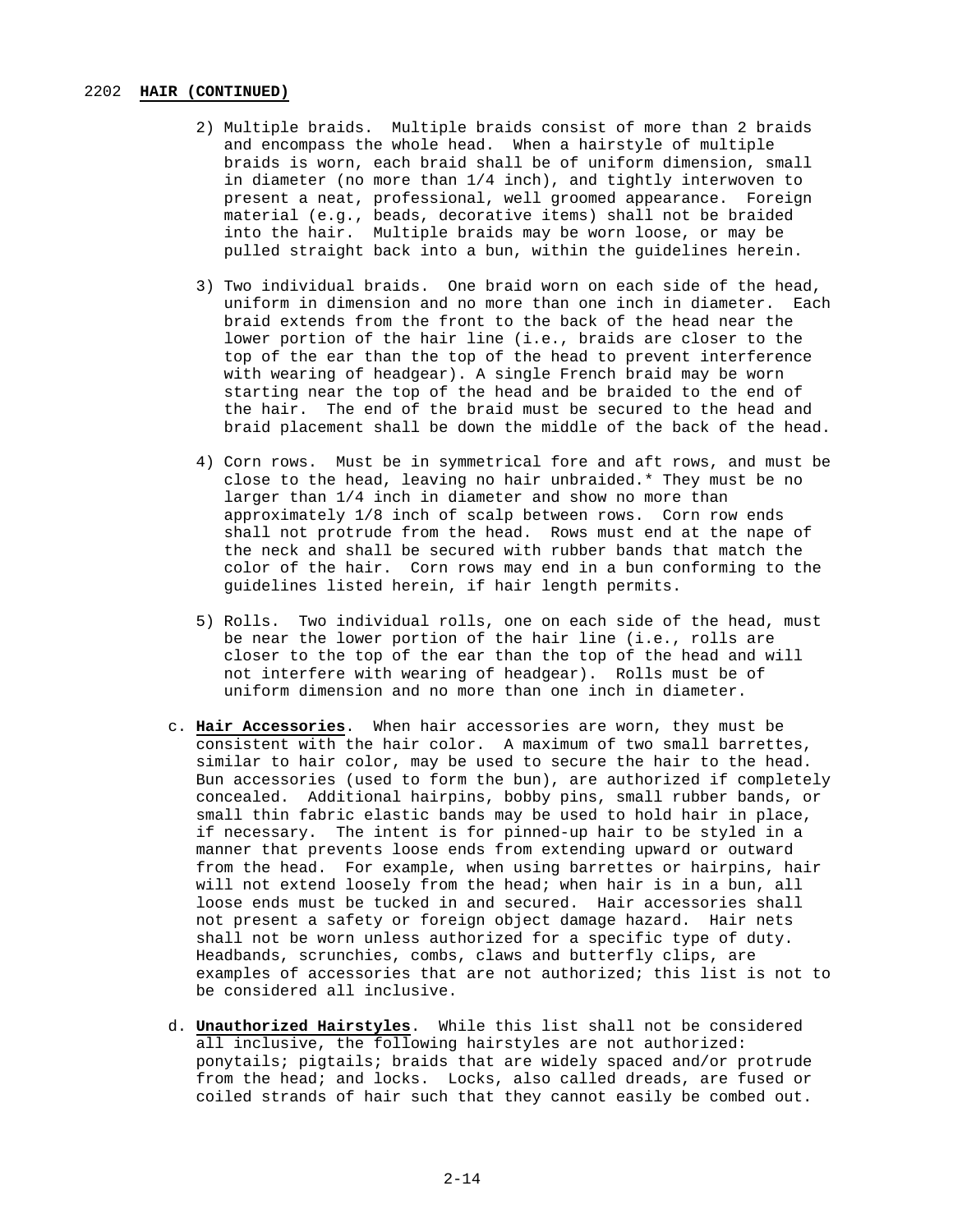- e. **Grooming Standards Exception**. During group command/unit physical training, commanding officers are authorized to standardize unit policy for the relaxation of female hair grooming standards with regard to having hair secured to the head (e.g., ponytails). Hair restraining devices, if worn, will be consistent with the current hair color.
- f. **Examples**. Images of authorized hairstyles may be viewed via the link provided on the NSCC Homeport under Uniform Regulations.



**COVERED**



**UNCOVERED** 

------ INDICATES SCALP LINE. Hair shall not extend below a point level with the lower edge of the collar, as indicated by line "A".

#### **FIGURE 2-2-2 FEMALE GROOMING STANDARDS**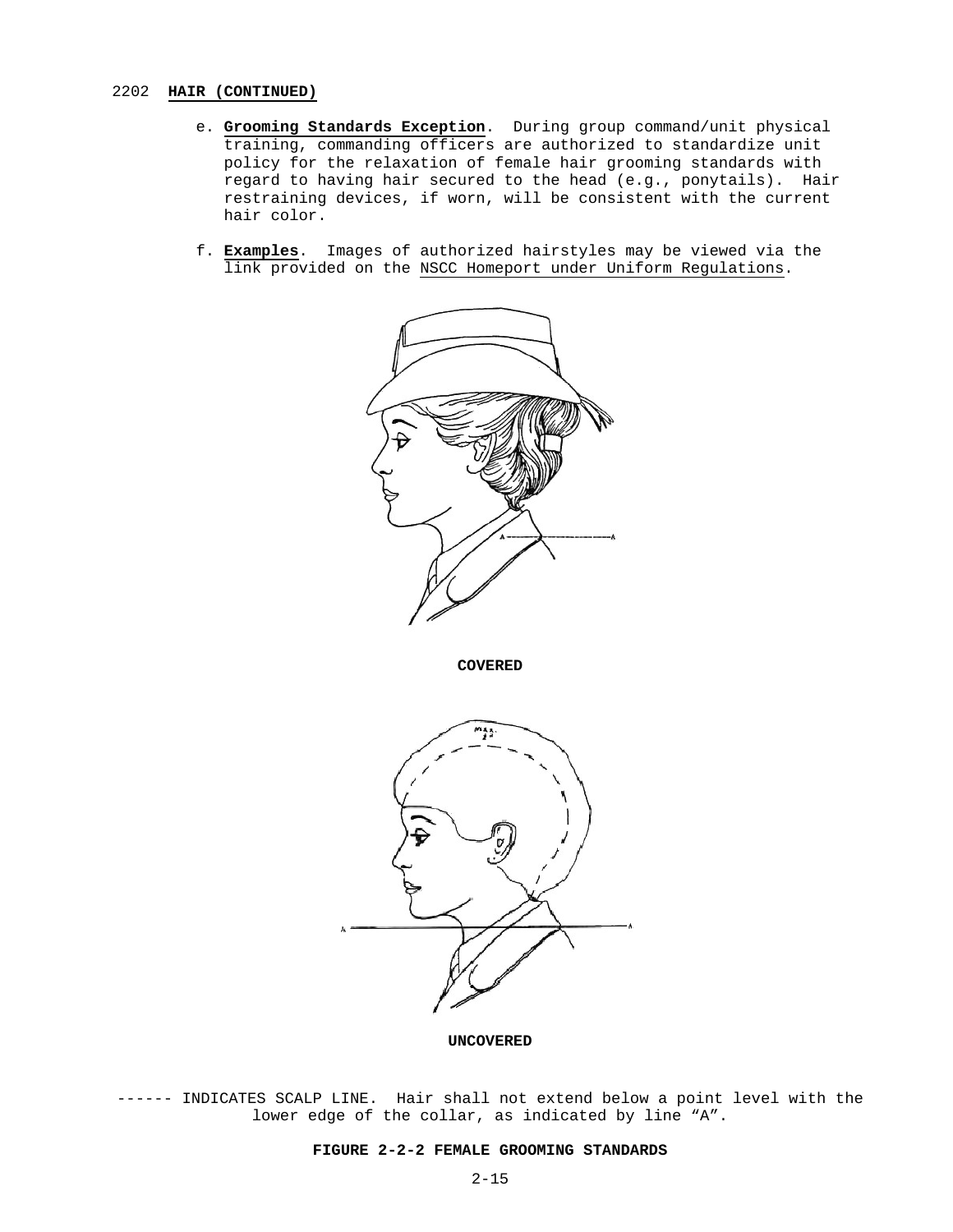### 2203 **FACIAL HAIR**

- 1. **Cadets**. Male cadets shall be clean-shaven. Discretion should be used with younger cadets or those with religious convictions.
- 2. **Officers, Midshipmen, and Military Uniformed Instructors**. Those members of the NSCC Officer Corps who wear the military style uniform may wear mustaches. If worn mustaches will be kept neat, closely trimmed and no portion shall extend below the lip line of the upper lip in accordance with Section 2202. NSCC Officers and Midshipmen who wear the Alternate Uniform due to weight or health issue must conform to the grooming standards of this paragraph. The wearing of the Alternate Uniform to avoid having to conform to grooming standards is not authorized.
- 3. **Non-Military Uniform Instructors and Auxiliary Members**. Instructors who wear the Alternate Uniform, and members of the Auxiliary may wear beards, sideburns, or mustaches. If worn, facial hair will be neatly groomed and trimmed at all times in order not to present a ragged appearance.
	- a. **Mustaches**. Mustaches will be neatly trimmed so as not to present a ragged appearance. Handlebar mustaches or other eccentric styles should be avoided.



**FIGURE 2-2-3 MUSTACHE STYLES** 

b. **Sideburns**. Sideburns will be neatly trimmed and even, but may extend beyond the center of the ear. Muttonchops, or other eccentric styles should be avoided.



**FIGURE 2-2-4 SIDEBURN STYLES** 

c. **Beards**. As specified in Section 2203, full and partial beards, van dykes, and goatees are authorized. If worn, the bulk of the beard (distance that the mass of facial hair protrudes from the skin on the face) shall not exceed 1 inch. The length of individual hair shall be limited to 1 1/2 inches. Patches and spotty clumps of facial hair are not considered beards; such presents an unshaven appearance and therefore not authorized.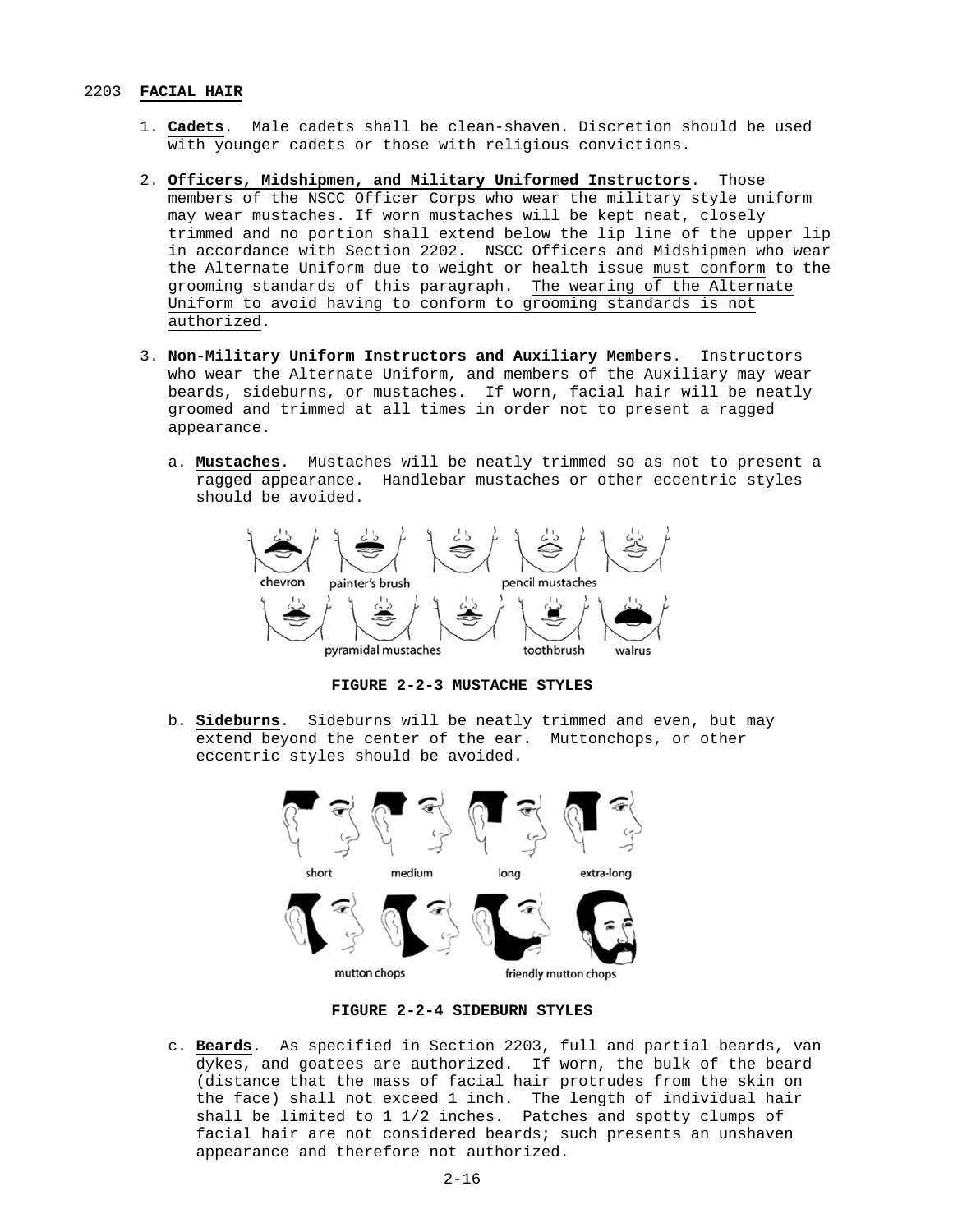### 2203 **FACIAL HAIR (CONTINUED)**



**FIGURE 2-2-5 BEARD STYLES** 

- d. **Safety**. The wearing of beards and mustaches shall not interfere with the operation of oxygen masks, gas masks, or other safety/survival gear. As such, the wearing of beards and moustaches may be prohibited for those participating in certain training evolutions.
- e. **Authority**. The wearing of a beard by officers, midshipmen, or instructors wearing the military uniform for a medical reason requires a waiver which must be approved by the Executive Director, who will provide the grooming standards if a waiver is granted. COs/COTCs will dictate grooming standards or eligibility to participate in evolutions where safety is an issue for those members authorized to wear a beard.
- 2204 **HAIRPIECES**. Wigs or hairpieces shall be of good quality and fit, present a natural appearance and conform to the grooming standards set forth in these regulations. They shall not present a safety or FOD hazard.
	- 1. **Males**. Hairpieces meeting male grooming standards are authorized for wear by NSCC officer, midshipmen, or instructor personnel while in uniform or duty status. Male cadets should only wear a hairpiece when it is a medical necessity.
	- 2. **Females**. Wigs or hairpieces meeting female grooming standards are authorized for wear by NSCC officer, midshipmen, or instructor personnel while in uniform or duty status. Female cadets should only wear a wig or hairpiece when it is a medical necessity.
- 2205 **COSMETICS**. Cosmetics shall be applied in good taste so that colors blend with natural skin tones and enhance natural features. Exaggerated or faddish cosmetic styles are not authorized. Lipstick colors shall be conservative and complement the individual. Long false eyelashes are not authorized. Male personnel are not authorized to wear cosmetics unless for medical reasons.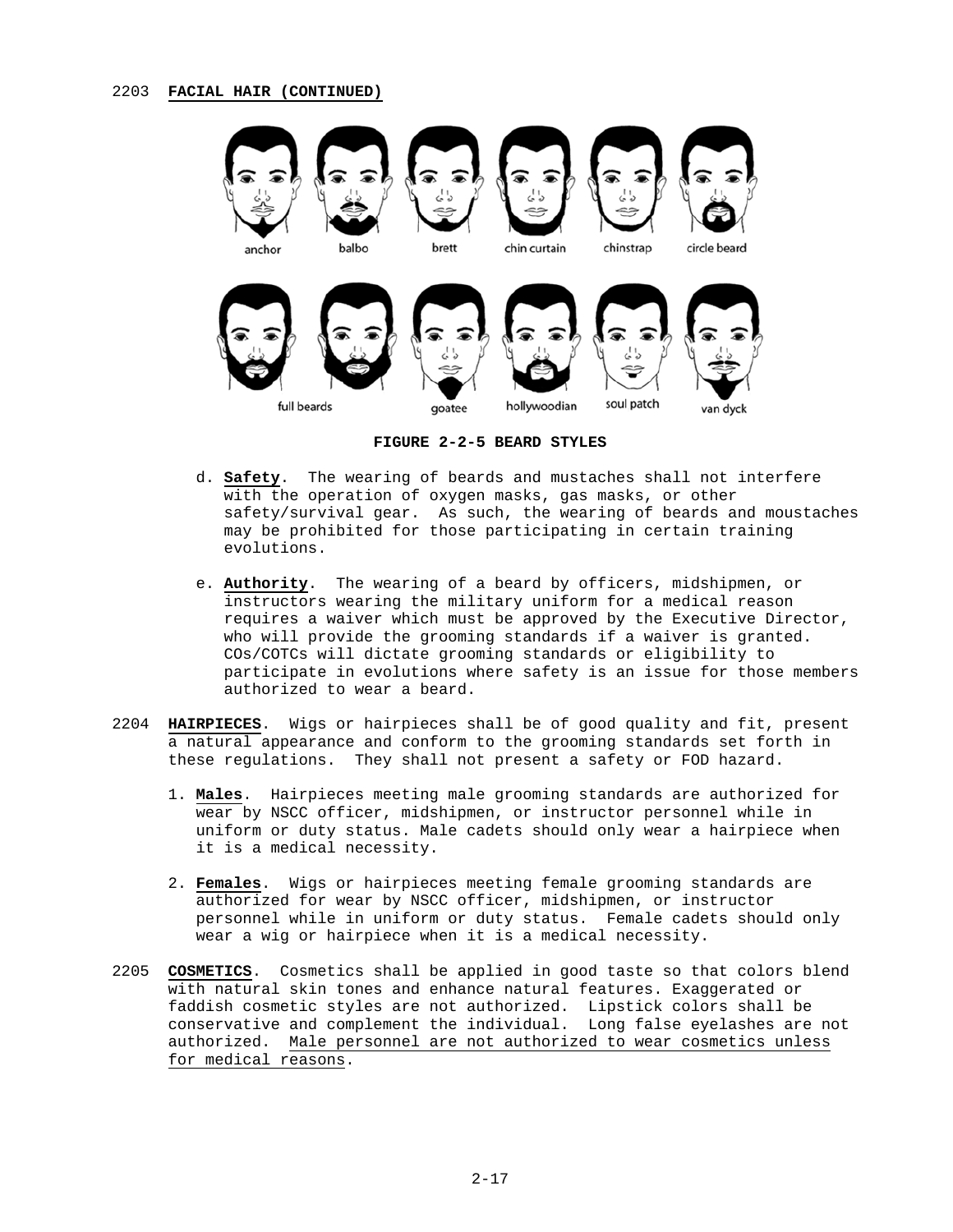## 2206 **FINGERNAILS**

- 1. **Males**. Fingernails shall not extend past fingertips. They shall be kept clean.
- 2. **Females**. Fingernails shall not exceed 1/4 inch measured from the fingertip. They shall be kept clean. Nail polish may be worn, but colors shall be conservative and complement the skin tone.

### 2207 **JEWELRY**

1. **Rings**. While in uniform, only one ring per hand is authorized, plus a wedding/engagement ring set. Rings are not authorized for wear on thumbs.

### 2. **Earrings**

- a. **Males**. Not authorized while in uniform. Additionally, earrings are not authorized in civilian attire when in a duty status or while aboard any ship, craft, aircraft, or in any military vehicle or within any base or other place under military jurisdiction.
- b. **Females**. One earring per ear (centered on earlobe) may be worn while in uniform. Earrings shall be 4mm – 6mm ball (approximately 1/8 – 1/4 inch), plain with shiny or brushed matte finish, screw on or with posts. Gold for officers, midshipmen, instructors, and chief petty officers, and silver for NSCC/NLCC cadets PO1 and below.
- 3. **Body Piercing**. Not authorized while in uniform. No articles, other than earrings for women specified above, shall be attached to or through the ear, nose, or any other body part. Additionally, body piercing is not authorized in civilian attire when in a duty status or while in/aboard any ship, craft, aircraft, or in any military vehicle or within any base or other place under military jurisdiction.
- 4. **Necklaces/Choker**. While in uniform, only one single-strand necklace, conservative in nature, may be worn and shall not be visible; choker necklaces and necklaces that are the large multi-strand or gel-type branded collar variety are not authorized.
- 5. **Wristwatch/Bracelets**. While in uniform, only one of each may be worn. Ankle bracelets are not authorized while in uniform.
- 2208 **TATTOOS, BODY ART & BRANDING**. Tattoos/body art/brands located anywhere on the body that are prejudicial to good order, discipline, and morale or are of a nature to bring discredit upon the NSCC are prohibited. For example, tattoos/body art/brands that are obscene, sexually explicit, and or advocate discrimination based on sex, race, religion, ethnic, or national origin are prohibited. In addition, tattoos/body art/brands that symbolize affiliation with gangs, supremacist or extremist groups, or advocate illegal drug use are prohibited. Tattoos, body art, or brandings on cadet personnel are strictly prohibited.
- 2209 **MUTILATION**. Intentional mutilation of any part of the body is prohibited. Mutilation is defined as the intentional radical alteration of the body, head, face, or skin for the purpose of and or resulting in an abnormal appearance. Examples of mutilation include, but are not limited to: A split or forked tongue, foreign objects inserted under the skin to create a design or pattern, enlarged or stretched out holes in ears (other than a normal piercing), intentional scarring on neck, face, or scalp; or intentional burns creating a design or pattern. Personnel should not be allowed admittance to the NSCC with any form of body mutilation. NSCC personnel will be separated immediately for cause in all cases.